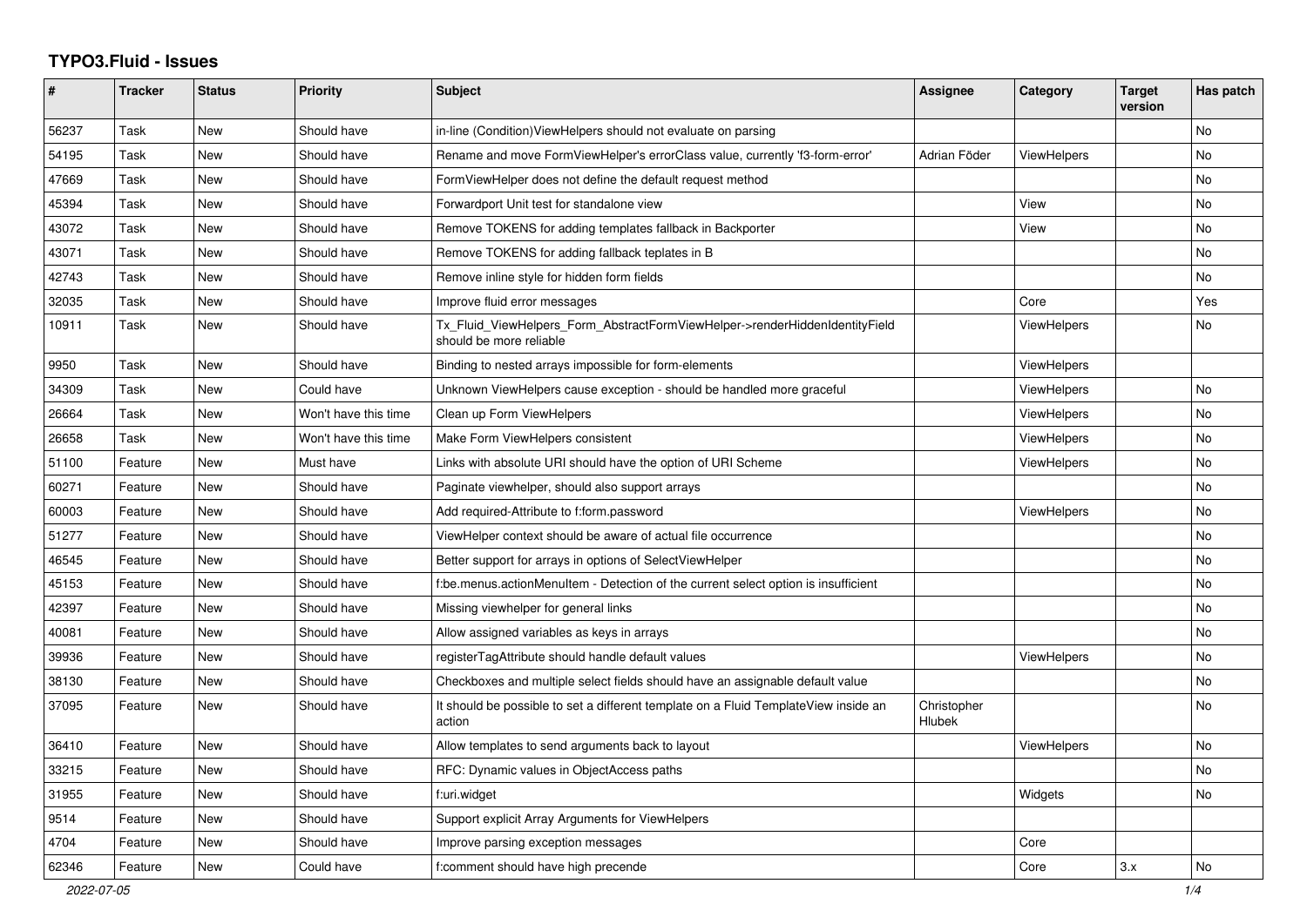| $\sharp$ | <b>Tracker</b> | <b>Status</b> | <b>Priority</b> | Subject                                                                                                     | <b>Assignee</b>        | Category    | <b>Target</b><br>version | Has patch |
|----------|----------------|---------------|-----------------|-------------------------------------------------------------------------------------------------------------|------------------------|-------------|--------------------------|-----------|
| 60181    | Feature        | New           | Could have      | Caching mechanism for Fluid Views/Templates                                                                 |                        | View        |                          | <b>No</b> |
| 48355    | Feature        | New           | Could have      | Assign output of viewhelper to template variable for further processing.                                    |                        |             |                          |           |
| 36559    | Feature        | New           | Could have      | New widget progress bar                                                                                     |                        |             |                          | Yes       |
| 30555    | Feature        | New           | Could have      | Make TagBuilder more extensible                                                                             |                        | Core        |                          | No        |
| 10472    | Feature        | New           | Could have      | Fluid Standalone distribution                                                                               |                        | Core        |                          | No        |
| 7608     | Feature        | New           | Could have      | Configurable shorthand/object accessor delimiters                                                           |                        | Core        |                          | Yes       |
| 3725     | Feature        | New           | Could have      | CSS Engine                                                                                                  | Christian Müller       | ViewHelpers |                          | No        |
| 1907     | Feature        | New           | Could have      | Default values for view helpers based on context                                                            |                        | Core        |                          |           |
| 60856    | Bug            | New           | Must have       | Target attribute not supported by the form viewhelper                                                       |                        | ViewHelpers |                          | Yes       |
| 57885    | Bug            | New           | Must have       | Inputs are cleared from a second form if the first form produced a vallidation error                        |                        |             |                          | No        |
| 49038    | Bug            | New           | Must have       | form.select does not select the first item if prependOptionValue is used                                    |                        |             |                          | <b>No</b> |
| 45384    | Bug            | New           | Must have       | Persisted entity object in widget-configuration cannot be deserialized (after reload)                       |                        | Widgets     | 2.0.1                    | No        |
| 40064    | Bug            | New           | Must have       | Multiselect is not getting persisted                                                                        |                        | ViewHelpers |                          | No        |
| 38369    | Bug            | New           | Must have       | Resource ViewHelpers should not fall back to request package                                                |                        | View        |                          | No        |
| 33551    | Bug            | New           | Must have       | View helper values break out of a partial scope                                                             | Sebastian<br>Kurfuerst | Core        |                          | No        |
| 27607    | Bug            | New           | Must have       | Make Fluid comparisons work when first element is STRING, second is NULL.                                   |                        | Core        |                          | No        |
| 58983    | Bug            | New           | Should have     | format.date does not respect linebreaks and throws exception                                                |                        |             |                          | <b>No</b> |
| 58921    | Bug            | New           | Should have     | f:form.* VHs crash if NOT inside f:form but followed by f:form                                              |                        |             |                          | No        |
| 54284    | Bug            | New           | Should have     | Default Option for Switch/Case VH                                                                           |                        | ViewHelpers |                          | No        |
| 52591    | Bug            | New           | Should have     | The Pagination Widget broken for joined objects                                                             |                        |             |                          | No        |
| 52419    | Bug            | New           | Should have     | Wrong PHPDocs notation for default value inline f:translate viewhelper                                      |                        |             | 2.0                      | No        |
| 49600    | Bug            | New           | Should have     | f:form tag shown as a HTML on frontend                                                                      |                        | ViewHelpers |                          | No        |
| 39990    | Bug            | New           | Should have     | Same form twice in one template: hidden fields for empty values are only rendered<br>once                   |                        | Core        |                          | No        |
| 37619    | Bug            | New           | Should have     | Fatal Error when using variable in name attribute of Section ViewHelper                                     |                        | ViewHelpers |                          | <b>No</b> |
| 36655    | Bug            | New           | Should have     | <b>Pagination Links</b>                                                                                     |                        | Widgets     |                          | No        |
| 30937    | Bug            | New           | Should have     | CropViewHelper stringToTruncate can't be supplied so it can't be easily extended                            |                        | ViewHelpers |                          | Yes       |
| 28554    | Bug            | New           | Should have     | (v4) implement feature flag to disable caching                                                              |                        |             |                          | No        |
| 28553    | <b>Bug</b>     | New           | Should have     | improve XHProf test setup                                                                                   |                        |             |                          | No        |
| 28552    | Bug            | New           | Should have     | (v5) write ViewHelper test for compiled run; adjust functional test to do two passes<br>(uncached & cached) |                        |             |                          | No        |
| 28550    | Bug            | New           | Should have     | (v4) make widgets cacheable, i.e. not implement childnodeaccess interface                                   |                        |             |                          | No        |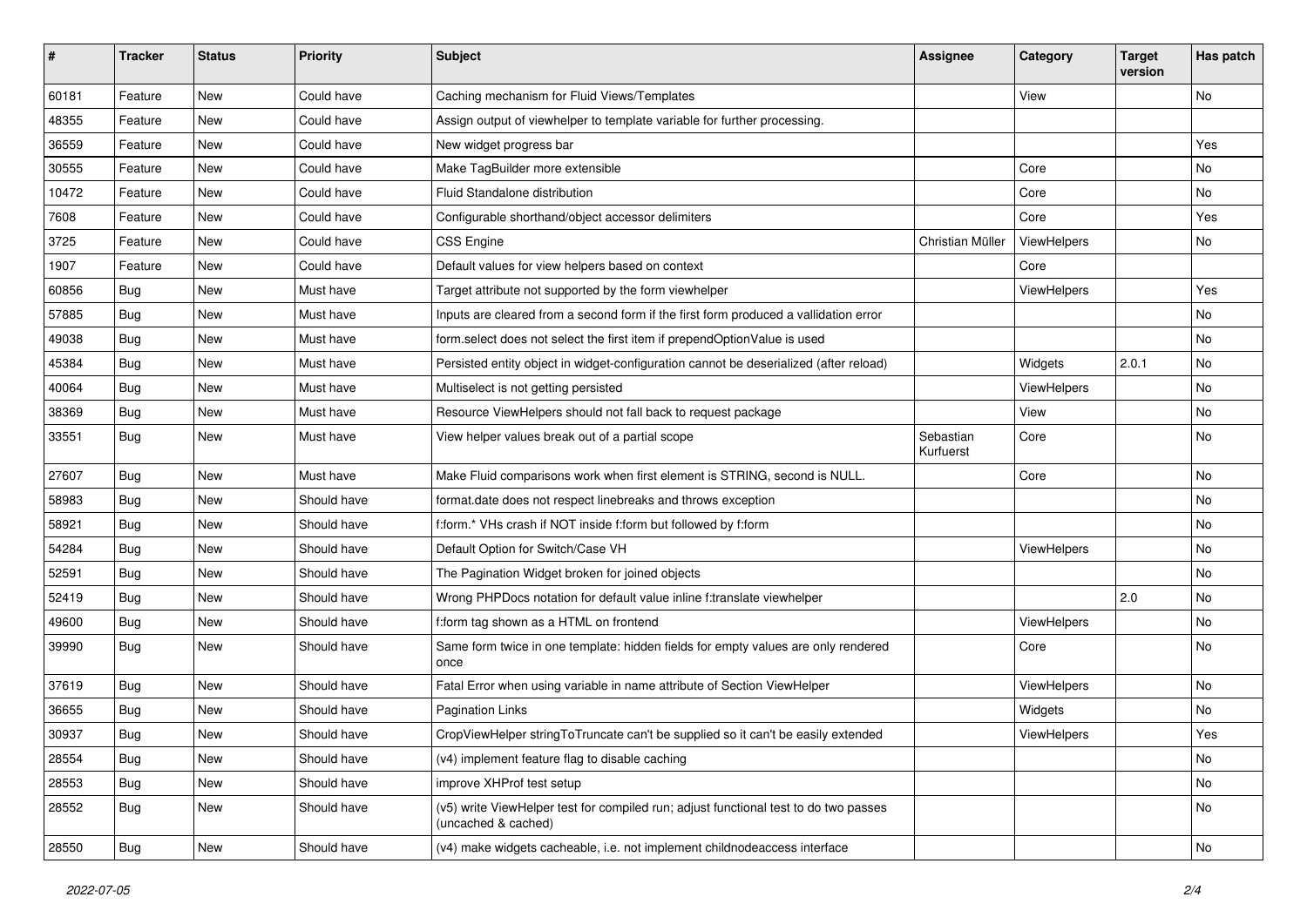| $\vert$ # | <b>Tracker</b> | <b>Status</b>            | <b>Priority</b> | <b>Subject</b>                                                                                       | <b>Assignee</b>             | Category           | <b>Target</b><br>version | Has patch |
|-----------|----------------|--------------------------|-----------------|------------------------------------------------------------------------------------------------------|-----------------------------|--------------------|--------------------------|-----------|
| 28549     | <b>Bug</b>     | New                      | Should have     | make widgets cacheable, i.e. not implement childnodeaccess interface                                 |                             |                    |                          | <b>No</b> |
| 13045     | Bug            | New                      | Should have     | Entity decode of strings are different between if-conditions and output of variable                  |                             |                    |                          |           |
| 12863     | <b>Bug</b>     | New                      | Should have     | Attributes of a viewhelper can't contain a '-'                                                       | Sebastian<br>Kurfuerst      | Core               |                          | <b>No</b> |
| 8648      | Bug            | New                      | Should have     | format.crop ViewHelper should support all features of the crop stdWrap function                      |                             | ViewHelpers        |                          | <b>No</b> |
| 3481      | <b>Bug</b>     | New                      | Should have     | Use ViewHelperVariableContainer in PostParseFacet                                                    |                             | Core               |                          | No        |
| 5933      | Feature        | Accepted                 | Should have     | Optional section rendering                                                                           | Sebastian<br>Kurfuerst      | <b>ViewHelpers</b> |                          | <b>No</b> |
| 9005      | Feature        | Accepted                 | Could have      | Fluid Template Analyzer (FTA)                                                                        | Sebastian<br>Kurfuerst      |                    |                          |           |
| 28551     | Bug            | Accepted                 | Should have     | (v4) backport VHTest                                                                                 | Sebastian<br>Kurfuerst      |                    |                          | <b>No</b> |
| 46091     | Task           | Needs<br>Feedback        | Should have     | Show source file name and position on exceptions during parsing                                      |                             |                    |                          | No        |
| 8491      | Task           | Needs<br>Feedback        | Should have     | link.action and uri.action differ in absolute argument                                               | Karsten<br>Dambekalns       | <b>ViewHelpers</b> |                          | <b>No</b> |
| 45345     | Feature        | Needs<br>Feedback        | Should have     | Easy to use comments for fluid that won't show in output                                             |                             |                    |                          |           |
| 33394     | Feature        | <b>Needs</b><br>Feedback | Should have     | Logical expression parser for BooleanNode                                                            | Tobias Liebig               | Core               |                          | <b>No</b> |
| 3291      | Feature        | Needs<br>Feedback        | Should have     | Cacheable viewhelpers                                                                                |                             |                    |                          | No        |
| 8989      | Feature        | Needs<br>Feedback        | Could have      | Search path for fluid template files                                                                 |                             | View               |                          | <b>No</b> |
| 33628     | <b>Bug</b>     | Needs<br>Feedback        | Must have       | Multicheckboxes (multiselect) for Collections don't work                                             | Christian Müller            | ViewHelpers        |                          | No        |
| 58862     | Bug            | Needs<br>Feedback        | Should have     | FormViewHelper doesn't accept NULL as value for \$arguments                                          | Bastian<br>Waidelich        | ViewHelpers        |                          | Yes       |
| 46289     | <b>Bug</b>     | Needs<br>Feedback        | Should have     | Enable Escaping Interceptor in XML request format                                                    |                             | View               | 2.0.1                    | No        |
| 36662     | <b>Bug</b>     | Needs<br>Feedback        | Should have     | Checked state isn't always correct when property is collection                                       | Kevin Ulrich<br>Moschallski | <b>ViewHelpers</b> | 1.1.1                    | <b>No</b> |
| 5636      | Task           | <b>Under Review</b>      | Must have       | Form_RadioViewHelper and CheckBoxViewHelper miss check for existing object<br>before it is accessed. |                             |                    |                          | No        |
| 52640     | Feature        | <b>Under Review</b>      | Should have     | Create an UnlessViewHelper as opposite to the IfViewHelper                                           | Marc Neuhaus                |                    |                          | No        |
| 49756     | Feature        | <b>Under Review</b>      | Should have     | Select values by array key in checkbox viewhelper                                                    |                             |                    |                          | No        |
| 46257     | Feature        | <b>Under Review</b>      | Should have     | Add escape sequence support for Fluid                                                                |                             | Core               |                          | No        |